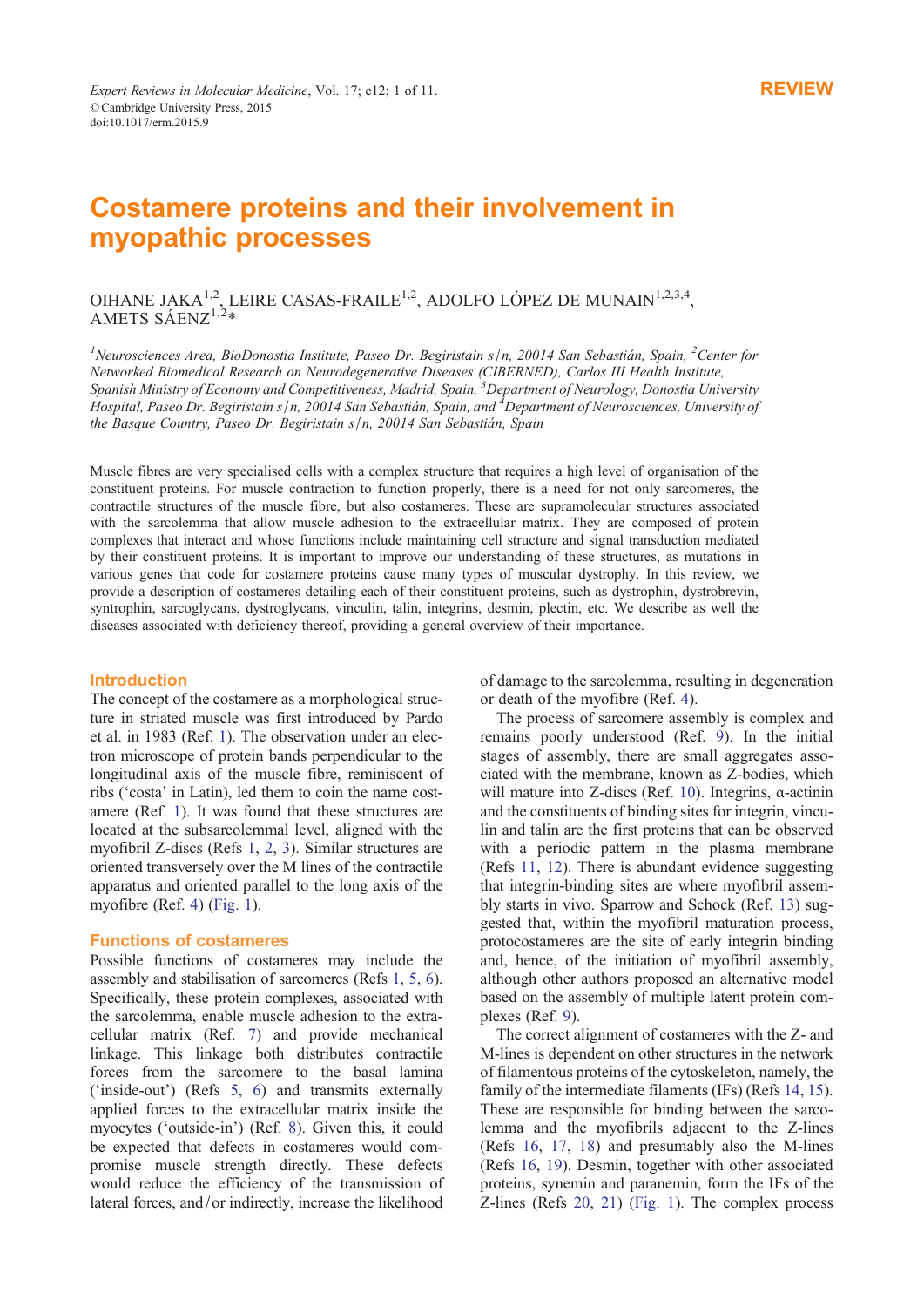<span id="page-1-0"></span>

FIGURE 1

Schematic representation of proteins forming costamere in skeletal muscle. FAK, focal adhesion kinase; ILK, integrin-linked kinase; PINCH, particularly interesting cysteine- and histidine-rich protein.

of assembly is genetically regulated by a specific process that involves transcription factors: myocyte enhancer factor-2 (MEF2), serum response factor (SRF) and histone deacetylase (Ref. 22).

First, MEF2 is a transcription factor (Refs 23, 24, 25) required for the terminal differentiation of cardiac, skeletal and smooth muscle (Refs 26, 27, 28). MEF2A, in particular, plays an essential role i[n m](#page-7-0)uscle regeneration in adult mice through direct reg[ulation o](#page-7-0)f the microRNA cluster, the Gtl2–Dio3 locus. A subset of the Gtl2–Dio3 miRN[As repres](#page-7-0)ses secreted Frizzled-related proteins, inhibitors of Wnt signalling (Ref. 29). Second, SRF is a broadly expressed transcription factor with an essential role in the differentiation of mesoderm-derived tissues, such as muscle (Ref. 30). In floxed SRF mice, there is dysregulation of ge[nes](#page-7-0) encoding costamere, sarcomere and numerous other cytoskeletal proteins (Ref. 31), such as dystrophin, α-dystrobrevin, integrin β1, melusin and β-sar[cog](#page-7-0)lycan (Ref. 22).

As well as gene regulation through transcription factors, mechanical stimuli play a[n im](#page-7-0)portant role in regulating the expression of costamere components (Refs 32, 33, 34, [35,](#page-7-0) 36), their level of expression also varying between fibre types (Refs 17, 37, 38, 38, 39, 40, 41).

To summarise, the assembly of sarcomere proteins is a hig[hly reg](#page-7-0)u[lated, comp](#page-7-0)lex and delicate process, depending on many factors, and abnormalities in these factors, for example, as a result of mutations of genes coding for some of their components, produce a range of different myopathic processes (listed in Table 1). Below, we describe the main constituent proteins of costameres, their location within the cell and their involvement in these myopathic processes.

### [Main co](#page-2-0)mponents of costameres

Costameres are principally composed of two complexes, the dystrophin–glycoprotein complex and the vinculin–talin–integrin system. Both regulate the interaction between the cytoskeleton and the extracellular matrix in skeletal muscle in adults (Ref. 42).

The intracellular actin fibres, which are part of the contractile apparatus, are bound to laminin of the extracellular matrix by dystrophin (Refs 43, 44, 45, 46). Integrin α7β1, a transmembrane lami[nin](#page-7-0) receptor, also helps to link the extracellular matrix and the cytoskeleton (Refs 47, 48, 49) (Fig. 1).

In addition to the aforementioned [two comp](#page-7-0)le[xes](#page-7-0), other proteins, including desmin, plectin and melusin, are involved and these are described in more detail below.

### The dystrophin–glycoprotein complex (DGC)

This structural unit is composed of dystrophin and a series of proteins (dystroglycans α and β, sarcoglycans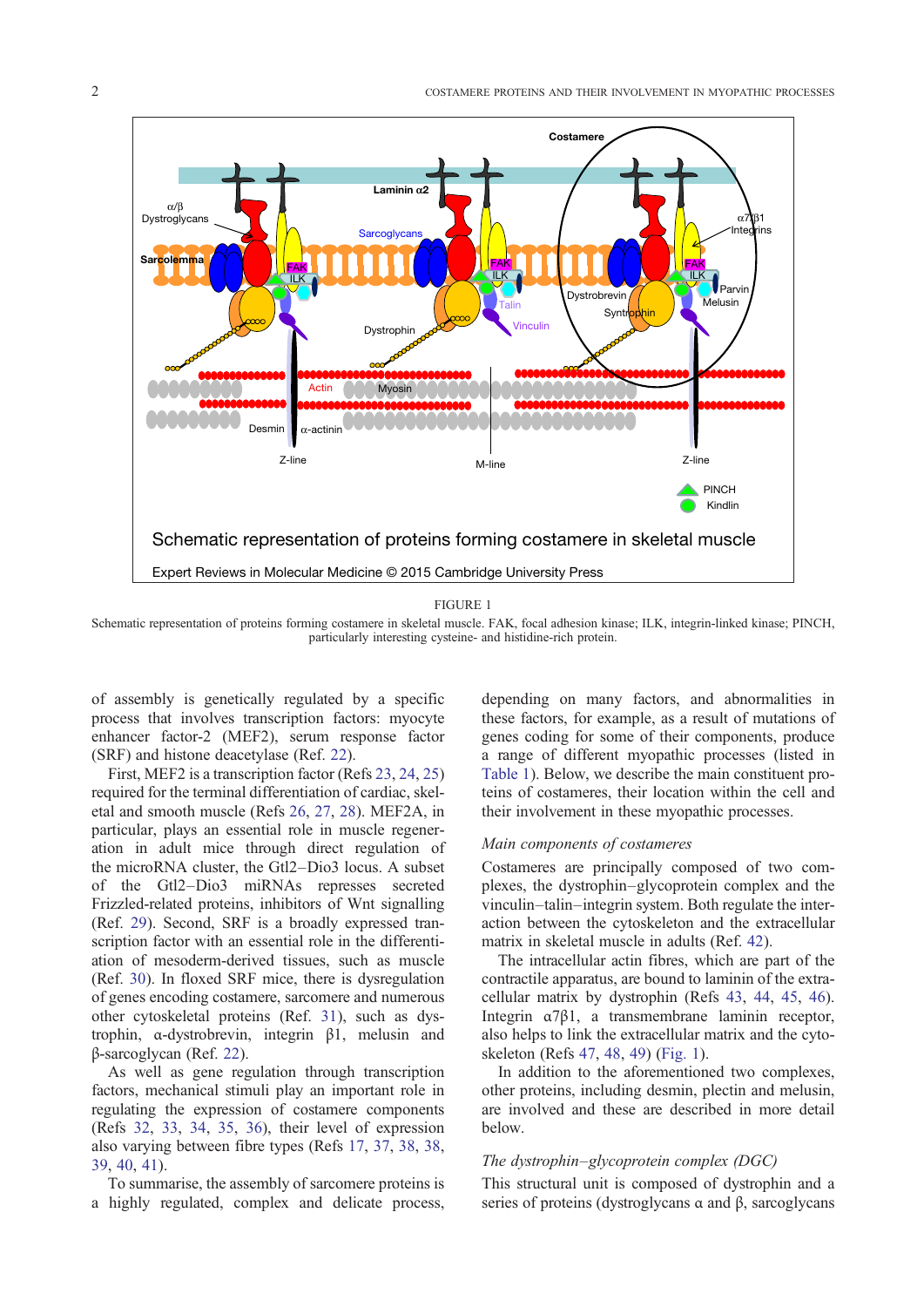TABLE 1

## MUSCLE DISORDERS BECAUSE OF MUTATIONS OF GENES CODING COSTAMERE COMPONENTS

<span id="page-2-0"></span>

|                                                                                                                                 |                                                                                                                                                                                                                                                                                                                                                                                                            | <u>MUSCLE DISORDERS BECAUSE OF MUTATIONS OF GENES CODING COSTAMERE COMPONENTS</u>                                                                                                                                                                                                                                                                                                                                                                                                                                                                                                                                                                                                                                                                                                                                                                                                                                                                                                                                                                         |  |
|---------------------------------------------------------------------------------------------------------------------------------|------------------------------------------------------------------------------------------------------------------------------------------------------------------------------------------------------------------------------------------------------------------------------------------------------------------------------------------------------------------------------------------------------------|-----------------------------------------------------------------------------------------------------------------------------------------------------------------------------------------------------------------------------------------------------------------------------------------------------------------------------------------------------------------------------------------------------------------------------------------------------------------------------------------------------------------------------------------------------------------------------------------------------------------------------------------------------------------------------------------------------------------------------------------------------------------------------------------------------------------------------------------------------------------------------------------------------------------------------------------------------------------------------------------------------------------------------------------------------------|--|
| Gene/protein                                                                                                                    | <b>Myopathic features</b>                                                                                                                                                                                                                                                                                                                                                                                  | Allelic variants or associated (extended) phenotypes                                                                                                                                                                                                                                                                                                                                                                                                                                                                                                                                                                                                                                                                                                                                                                                                                                                                                                                                                                                                      |  |
| 1- Dystroglycan complex (DGC)                                                                                                   |                                                                                                                                                                                                                                                                                                                                                                                                            |                                                                                                                                                                                                                                                                                                                                                                                                                                                                                                                                                                                                                                                                                                                                                                                                                                                                                                                                                                                                                                                           |  |
| 1.1. Sarcoplasmic subcomplex                                                                                                    |                                                                                                                                                                                                                                                                                                                                                                                                            |                                                                                                                                                                                                                                                                                                                                                                                                                                                                                                                                                                                                                                                                                                                                                                                                                                                                                                                                                                                                                                                           |  |
| <b>DMD</b><br><b>Dystrophin</b>                                                                                                 | Progressive proximal muscular<br>weakness with characteristic<br>pseudohypertrophy of the calves and<br>cognitive impairment.<br>Bulbar (extraocular) muscles spared<br>but the myocardium is affected.<br>Massive elevation of creatine kinase<br>levels in the blood, myopathic<br>changes by electromyography, and<br>myofibre degeneration with fibrosis<br>and fatty infiltration on muscle<br>biopsy | Duchenne muscular dystrophy (DMD), because of the total absence of<br>dystrophin. Onset occurs between 3 and 5 years of age with a progressive<br>loss of muscle strength. Patients stop being able to walk at $11-13$ years old<br>and die around the 3rd decade of life, often because of respiratory failure<br>(Refs 45, 55, 145)<br>Becker muscular dystrophy (BMD) is an allelic variant, in which patients<br>have mutations in the dystrophin gene. Deletions identified in BMD<br>patients are shown to maintain the translational ORF for amino acids and<br>predict a shorter, lower molecular weight protein. The smaller protein<br>product is presumed to be semifunctional and to result in a milder clinical<br>phenotype (Refs $146, 147$ )<br>X-linked dilated cardiomyopathy (or dilated cardiomyopathy 3B), secondary<br>to mutations in dystrophin coding gene (Ref. 148)<br>Intermediate muscular dystrophy, a phenotype between DMD and DMB<br>(Ref. 149)<br>Asymptomatic carriers and symptomatic female carriers (Refs 150, 151) |  |
| <b>DTNA</b><br><b>Dystrobrevin</b>                                                                                              |                                                                                                                                                                                                                                                                                                                                                                                                            | Noncompaction of left ventricular myocardium with congenital heart defects<br>(Ref. 62)<br>Autosomal-dominant familial Meniere's disease (Ref. 152)                                                                                                                                                                                                                                                                                                                                                                                                                                                                                                                                                                                                                                                                                                                                                                                                                                                                                                       |  |
| <i>STNA1</i>                                                                                                                    |                                                                                                                                                                                                                                                                                                                                                                                                            | Case of a patient with long QT syndrome with a mutation in the gene coding                                                                                                                                                                                                                                                                                                                                                                                                                                                                                                                                                                                                                                                                                                                                                                                                                                                                                                                                                                                |  |
| Syntrophin                                                                                                                      |                                                                                                                                                                                                                                                                                                                                                                                                            | for $\alpha - 1$ syntrophin (STNA1) (Ref. 67)                                                                                                                                                                                                                                                                                                                                                                                                                                                                                                                                                                                                                                                                                                                                                                                                                                                                                                                                                                                                             |  |
| 1.2. Sarcoglycan subcomplex                                                                                                     |                                                                                                                                                                                                                                                                                                                                                                                                            |                                                                                                                                                                                                                                                                                                                                                                                                                                                                                                                                                                                                                                                                                                                                                                                                                                                                                                                                                                                                                                                           |  |
| SGCA, SGCB,<br>SGCG, SGCD<br>and SGCZ<br>$\alpha$ , $\beta$ , $\gamma$ , $\delta$ , $\varepsilon$ and $\zeta$ -<br>sarcoglycans | Slowly progressive proximal muscle<br>weakness impeding patients' ability<br>to walk during adolescence in most<br>cases. Similar clinical picture to<br>DMD with an onset in childhood, but<br>broader clinical spectrum and onset<br>in adulthood in some cases                                                                                                                                          | Limb-girdle muscular dystrophy (LGMD) $2C$ : $\gamma$ -sarcoglycanopathy<br>(Ref. 73), common in Maghrebian populations (Ref. 153, 154) and among<br>gypsies (Ref. 155)<br>LGMD2D: caused by mutations in the $\alpha$ -sarcoglycan gene (Ref. 156)<br>LGMD2E: caused by mutations in $\beta$ -sarcogycan coding gene are responsible<br>for LGMD2E (Ref. 157) This LGMD was found in affected members of<br>several Amish families (Ref. 158)<br>LGMD2F: $\delta$ -sarcoglycanopathy (Ref. 159)<br>As well as LGMD2F, mutations in the gene coding for δ-sarcoglycan may<br>lead to dilated cardiomyopathy 1L (CMD1L) (Ref. 160)<br>Mutations in the gene coding for $\varepsilon$ -sarcoglycan (SGCE) have also been<br>described in patients with myoclonus-dystonia syndrome (Ref. 161)<br>No disorders have been associated with the gene that codes for $\zeta$ -sarcoglycan<br>(Ref. 162)                                                                                                                                                          |  |
| 1.3. Dystroglycan subcomplex                                                                                                    |                                                                                                                                                                                                                                                                                                                                                                                                            |                                                                                                                                                                                                                                                                                                                                                                                                                                                                                                                                                                                                                                                                                                                                                                                                                                                                                                                                                                                                                                                           |  |
| DAGI<br>Dystroglycan 1                                                                                                          | Girdle myopathy affecting the central<br>nervous system                                                                                                                                                                                                                                                                                                                                                    | Muscular dystrophy-dystroglycanopathy (limb-girdle), type C9, muscular<br>dystrophy-dystroglycanopathy (limb-girdle), type C9 (Ref. 79)<br>Abnormal glycosylation of DAG1 results in several forms of congenital<br>muscular dystrophy, ranging phenotypically from severe forms with brain<br>and eye anomalies to milder limb-girdle types, for further information<br>please see http://www.musclegenetable.fr                                                                                                                                                                                                                                                                                                                                                                                                                                                                                                                                                                                                                                         |  |
| 2- Vinculin-talin-integrin system                                                                                               |                                                                                                                                                                                                                                                                                                                                                                                                            |                                                                                                                                                                                                                                                                                                                                                                                                                                                                                                                                                                                                                                                                                                                                                                                                                                                                                                                                                                                                                                                           |  |
| VCL                                                                                                                             |                                                                                                                                                                                                                                                                                                                                                                                                            | Dilated cardiomyopathy type 1W (Ref. 88)                                                                                                                                                                                                                                                                                                                                                                                                                                                                                                                                                                                                                                                                                                                                                                                                                                                                                                                                                                                                                  |  |
| <b>Vinculin</b>                                                                                                                 |                                                                                                                                                                                                                                                                                                                                                                                                            | Familial hypertrophic cardiomyopathy-15 (Ref. 89)                                                                                                                                                                                                                                                                                                                                                                                                                                                                                                                                                                                                                                                                                                                                                                                                                                                                                                                                                                                                         |  |
| TLN1/TLN2                                                                                                                       |                                                                                                                                                                                                                                                                                                                                                                                                            |                                                                                                                                                                                                                                                                                                                                                                                                                                                                                                                                                                                                                                                                                                                                                                                                                                                                                                                                                                                                                                                           |  |
| <b>Talin</b>                                                                                                                    |                                                                                                                                                                                                                                                                                                                                                                                                            |                                                                                                                                                                                                                                                                                                                                                                                                                                                                                                                                                                                                                                                                                                                                                                                                                                                                                                                                                                                                                                                           |  |
| <b>ITGA7</b><br>Integrin $\alpha$ 7<br>ITGA9<br>Integrin $\alpha$ 9                                                             | Congenital myopathy with hypotonia                                                                                                                                                                                                                                                                                                                                                                         | Integrin $\alpha$ 7-deficient congenital muscular dystrophy: Mild congenital<br>myopathy with delayed motor milestones. Torticollis and congenital<br>dislocation of the hip. Intellectual impairment in one case (Ref. 99)<br>Congenital muscular dystrophy with joint hyperlaxity: Patients hypotonic<br>and present contractures at birth. Muscle weakness is generalised and<br>slowly progressive. Contractures are proximal at the ankle, knee and<br>shoulder (Ref. 100)                                                                                                                                                                                                                                                                                                                                                                                                                                                                                                                                                                           |  |

**C[ont](#page-9-0)inued**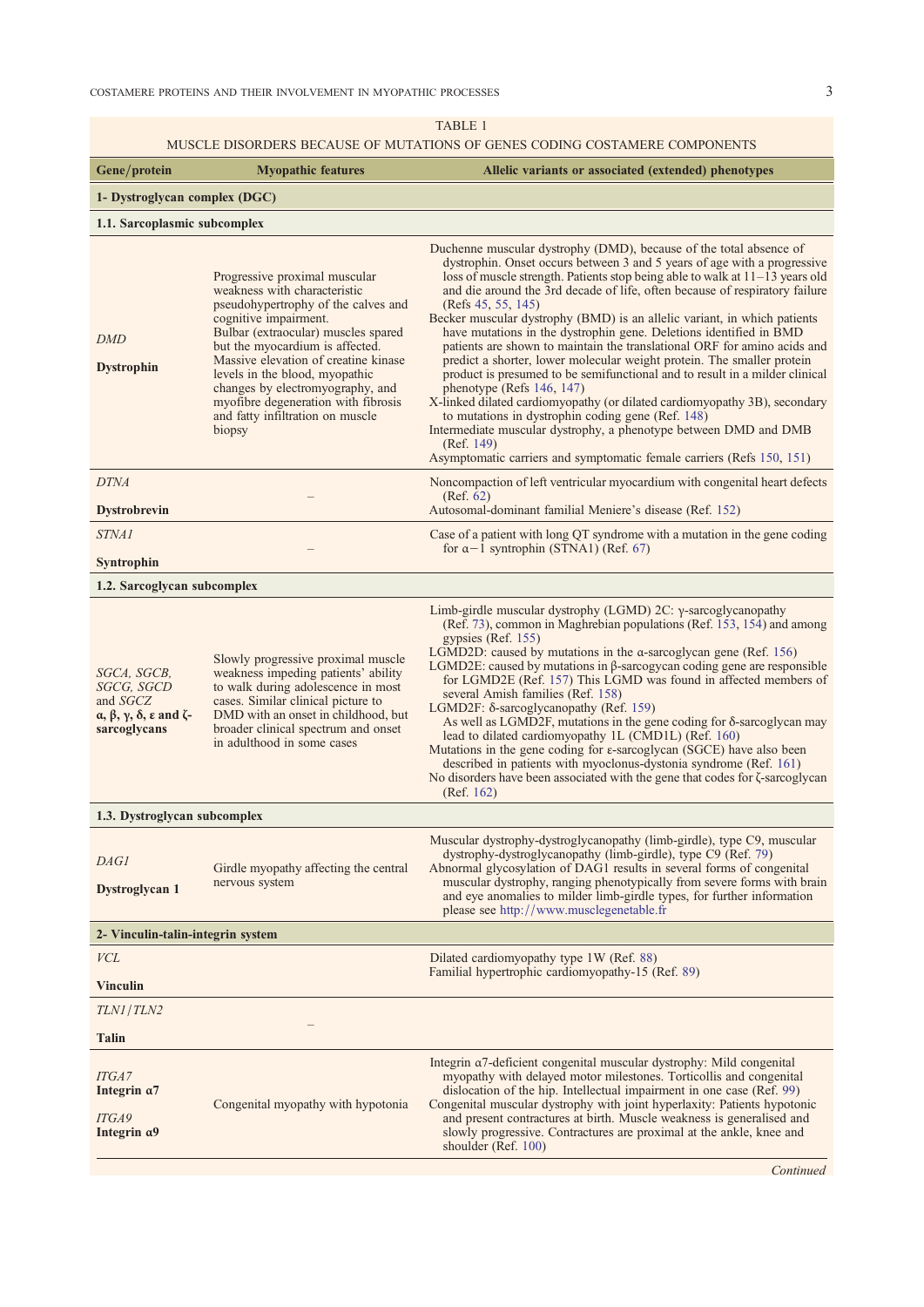| Table 1 <i>Continued</i>                                                               |                                                                                               |                                                                                                                                                                                                                                                                                                                                                                                                                                                                                                                                                                                                                                                                                                                                                                   |  |
|----------------------------------------------------------------------------------------|-----------------------------------------------------------------------------------------------|-------------------------------------------------------------------------------------------------------------------------------------------------------------------------------------------------------------------------------------------------------------------------------------------------------------------------------------------------------------------------------------------------------------------------------------------------------------------------------------------------------------------------------------------------------------------------------------------------------------------------------------------------------------------------------------------------------------------------------------------------------------------|--|
| Gene/protein                                                                           | <b>Myopathic features</b>                                                                     | Allelic variants or associated (extended) phenotypes                                                                                                                                                                                                                                                                                                                                                                                                                                                                                                                                                                                                                                                                                                              |  |
| COL6A1<br>COL <sub>6</sub> A <sub>2</sub><br>COL <sub>6</sub> A3<br><b>Collagen VI</b> | Muscle weakness and contractures,<br>associated with variable degrees of<br>joint hyperlaxity | Ullrich congenital muscular dystrophy (UCMD), the most severe form of<br>collagen VI disorders, is characterised by early onset and proximal joint<br>contractures associated with striking distal hyperlaxity. The orthopedic<br>deformities and respiratory impairment, with diaphragm failure, generally<br>develop within the first decade of life and are life-threatening in the most<br>severe cases (Ref. 103)<br>Bethlem myopathy (BM) characterised by early contractures of finger<br>flexors, wrist, elbows and ankles. Respiratory failure and distal<br>hyperlaxity are usually absent or are milder than in UCMD, although the<br>latter may occur only in very young children with BM (Refs 103, 104)<br>Myosclerosis myopathy (Ref. 105)         |  |
| 3- Other proteins associated with costameres                                           |                                                                                               |                                                                                                                                                                                                                                                                                                                                                                                                                                                                                                                                                                                                                                                                                                                                                                   |  |
| 3.1. Integrin-associated proteins                                                      |                                                                                               |                                                                                                                                                                                                                                                                                                                                                                                                                                                                                                                                                                                                                                                                                                                                                                   |  |
| <b>ILK</b><br><b>Integrin-linked</b>                                                   |                                                                                               | Severe dilated cardiomyopathy (Ref. 118).                                                                                                                                                                                                                                                                                                                                                                                                                                                                                                                                                                                                                                                                                                                         |  |
| kinase<br><b>ITGB1BP2</b><br><b>Melusin</b>                                            |                                                                                               | One patient with dilated cardiomyopathy (Ref. 119)                                                                                                                                                                                                                                                                                                                                                                                                                                                                                                                                                                                                                                                                                                                |  |
| PARVA   PARVB  <br><b>PARVG</b><br>Parvin                                              |                                                                                               |                                                                                                                                                                                                                                                                                                                                                                                                                                                                                                                                                                                                                                                                                                                                                                   |  |
| PINCH1/<br><i>PINCH2</i><br><b>PINCH</b>                                               | Early onset LGMD                                                                              | LGMD2W: caused by mutations in the LIMS2/ PINCH2 gene. Childhood<br>onset LGMD with macroglossia and calf enlargement. Development of<br>decreased ejection fraction with global left ventricular dysfunction in 3rd<br>decade of life, and severe quadriparesis with relative sparing of the face,<br>but characteristically a broad based triangular tongue (Ref. 117)                                                                                                                                                                                                                                                                                                                                                                                          |  |
| PTK <sub>2</sub><br><b>FAK</b>                                                         |                                                                                               | FAK deficiency in cells contributing to the basal lamina results in cortical<br>abnormalities resembling congenital muscular dystrophies (Ref. 163)                                                                                                                                                                                                                                                                                                                                                                                                                                                                                                                                                                                                               |  |
| FERMT1, 2 and 3<br>Kindlin 1, 2 and 3                                                  |                                                                                               | Mutations in kindlin 1 and 3 found in patients affected by skin and immune<br>disorders respectively (Refs 164, 165)                                                                                                                                                                                                                                                                                                                                                                                                                                                                                                                                                                                                                                              |  |
| 3.2. Desmin network via plectin                                                        |                                                                                               |                                                                                                                                                                                                                                                                                                                                                                                                                                                                                                                                                                                                                                                                                                                                                                   |  |
| <b>DES</b><br><b>Desmin</b>                                                            | Limb-girdle myopathy, distal<br>myopathy or both                                              | LGMD1E, also known as dilated cardiopathy type 1F: dilated<br>cardiomyopathy and conduction defects together with progressive<br>proximal muscle weakness (Ref. 166)<br>LGMD2R: Young adult-onset of progressive LGMD with mild facial muscle<br>weakness but severe limb weakness. Incomplete right bundle branch block<br>and rare ventricular extrasystoles reported (Ref. 133)<br>Myofribrillar myopathy: age of onset between 10 and 61 years. The<br>distribution of weakness is distal or both proximal and distal. Muscle<br>atrophy, mild facial weakness, dysphagia, dysarthria and respiratory<br>insufficiency can occur (Refs 126, 134)<br>Dilated cardiomyopathy type 1I (Ref. 167)<br>Scapuloperoneal syndrome, neurogenic, Kaeser type (Ref. 168) |  |
| <b>PLEC1</b><br><b>Plectin</b>                                                         | Childhood onset proximal myopathy,<br>in which the skin may or may not be<br>involved         | LGMD2Q: Early childhood onset of proximal muscle weakness and atrophy<br>without skin involvement. No cardiac or respiratory involvement, and<br>intelligence is normal (Ref. 135)<br>Epidermolysis bullosa simplex with muscular dystrophy (Ref. 169)<br>Epidermolysis bullosa simplex, Ogna type (Ref. 170)<br>Epidermolysis bullosa simplex with pyloric atresia (Ref. 171)                                                                                                                                                                                                                                                                                                                                                                                    |  |
| 3.3. Proteins potentially associated with costameres                                   |                                                                                               |                                                                                                                                                                                                                                                                                                                                                                                                                                                                                                                                                                                                                                                                                                                                                                   |  |
| <i>FRG1</i><br><b>Protein FRG1</b>                                                     |                                                                                               | To date, no mutations in the gene FRG1 have been reported to cause<br>muscular dystrophy; FRG1 transgenic mice develop muscular dystrophy<br>with features characteristic of the human disease (Ref. 136), but its<br>relevance in the pathogenesis of FSH is still uncertain                                                                                                                                                                                                                                                                                                                                                                                                                                                                                     |  |

α−ε, sarcospan, syntrophins α1, β1 and β2, and two isoforms of a subsarcolemmal protein, α-dystrobrevin-1 and -2) that form a complex for binding cytoplasmic myofibrillar contractile elements and proteins of the extracellular matrix, providing structural support to the sarcolemma (Refs 50, 51). Other more peripheral components of the complex include [neu](#page-9-0)ronal nitric oxide synthase (nNOS), caveolin-3 and laminin  $\alpha-2$ (Refs 42, 52).

In the relation to the DGC complex, three subcomplexes can be identified, on the basis of different biochemical characteristics and localisation: the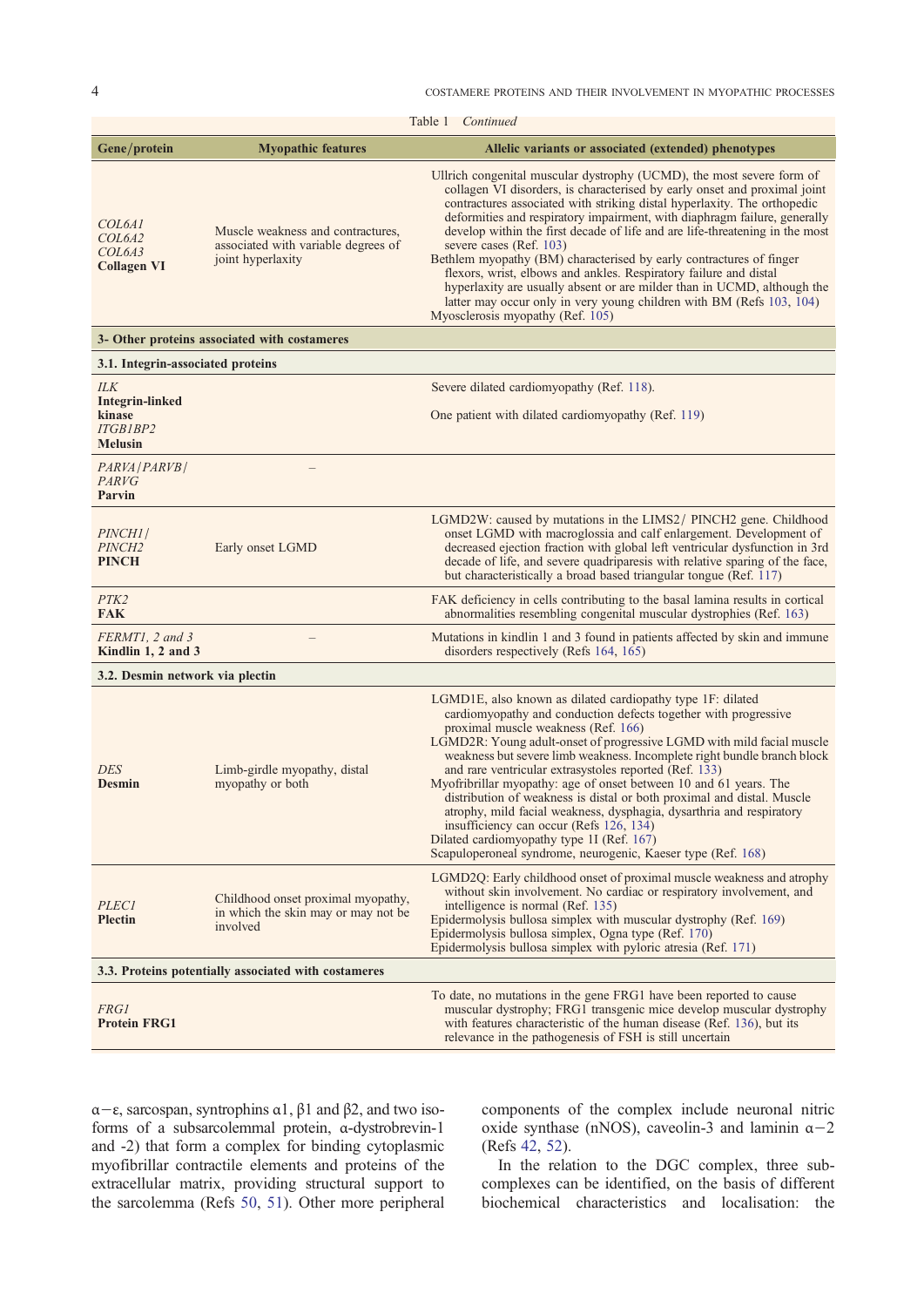sarcoplasmic sub-complex, the sarcoglycan (transmembrane) complex and the dystroglycan subcomplex (Ref. 53).

The sarcoplasmic subcomplex. This is composed of proteins present in the sarcoplasm of muscle fibres, mainly dystrophins, d[ystr](#page-8-0)obrevins and syntrophins.

Dystrophin. Dystrophin is a cytoskeletal protein found on the inner surface of the sarcolemma of skeletal muscle (Ref. 54, 55, 56). Its amino-terminal residue is a cytoplasmic actin-binding domain, whereas the C-terminal domain is associated with a transmembrane complex of glycoproteins called dystrophin-associated [gly](#page-8-0)c[opro](#page-8-0)t[ein](#page-8-0)s (DAGs), some of which interact directly with elements of the extracellular matrix (Ref. 43). Absence or dysfunction of dystrophin leads to an increase in the fragility of the membrane, in turn, weakening the transmission of mechanical forces through the sarcolemma. The result is myofibrillar [nec](#page-7-0)rosis, leading to a succession of cycles of degeneration and regeneration, exhausting the regenerative capacity of the muscle. This is accompanied by a loss of myofibrils, muscle being replaced by fibrous and fatty tissue, as observed in patients with Duchenne and Becker muscular dystrophies.

Dystrobrevins. Dystrobrevins are expressed in various types of tissue, including the brain and muscle. The α-dystrobrevin isoform is expressed in muscle and is homologous to the cysteine-rich C-terminal domain of dystrophin (Refs 57, 58). This isoform is directly associated with dystrophin and the sarcoglycan complex (Refs 59, 60). Nevertheless, to date, no myopathies have been described secondary to mutations in the α-dystrobrevin g[ene](#page-8-0) [\(Re](#page-8-0)f. 61), although some cases of left ventricular noncompaction-1 have been reported (Ref. [62\)](#page-8-0) ([Tab](#page-8-0)le 1).

Syntrophin. Syntrophins [ar](#page-8-0)e a family of cytoplasmic membrane-associated adaptor proteins directly associate[d w](#page-8-0)it[h dystrop](#page-2-0)hins and related proteins (Ref. 63). They serve as a link between the extracellular matrix and the intracellular downstream targets and cell cytoskeleton by interacting with F-actin. They play an important role in regulating the postsynaptic si[gna](#page-8-0)l transduction, sarcolemmal localisation of nNOS, EphA4 signalling at the neuromuscular junction, and G-protein-mediated signalling (Ref. 64). There are three isoforms encoded by different genes expressed in muscle: α−1, β−1 and β−2 (Refs 65, 66). To date, only one type of heart disorder (long QT syndrome) related to mutations in these [gen](#page-8-0)es has been described, this being attributable to an α−1 syntrophin mutation (Ref. 67).

Sarcoglycan subcomplex. Sarcoglycans are glycosylated proteins with a transmembrane domain (Ref. 68) that needs to be cor[rec](#page-8-0)tly assembled in a complex together with dystrophin (Ref. 69) to maintain the sarcolemma (Refs 70, 71). The sarcoglycan subcomplex is composed of the α, β, γ, δ, ε and ζ-sarcoglycan transmembrane proteins (Refs 50, 72), of which  $\alpha$  and δ-sarcoglycans are only expressed in muscle tissue, where[as the](#page-8-0) rest are more widely distributed (Ref. 73). This complex has two functions: on the one hand, it has mecha[nica](#page-8-0)l [an](#page-8-0)d non-mechanical roles in the interaction between the extracellular matrix, sarcolemma and cytoskeleton (Ref. 74); and, on th[e o](#page-8-0)ther hand, it mediates membrane targeting and the stabilisation of the sarcospan protein. When mutations result in partial or total loss of sarcoglycans α, β or γ, sarcospan is also affected (Ref. [75\)](#page-8-0). Four types of autosomal recessive limb-girdle muscular dystrophies have been described secondary to mutations in genes that code for components of this complex (Ref. 76) (Table 1).

Dystroglycan subcomplex. Dystroglycans include two proteins that are part of a complex of glycoproteins assoc[iate](#page-8-0)d [with dy](#page-2-0)strophin. They are both coded by the same gene, DAG1 (Ref. 77), which, after post-translational processing, produces a transmembrane protein, β-dystroglycan and an extracellular protein, αdystroglycan.

The dystroglycan compl[ex](#page-8-0) strengthens the physical connection between the cytoplasmic proteins that bind to the actin cytoskeleton and components of the basement membrane, proteins of the extracellular matrix that contain globular domains of laminin (for example, laminin, agrin and neurexin) (Refs 77, 78).

Although genetic dystroglycan deficiency leads to muscular dystrophy with cognitive impairment (Ref. 79), several forms of congenital muscular dystrophy are the result of abnormalities in the [glycosy](#page-8-0)lation of mucin-like domains of α-dystroglycan, essential for its correct functioning as a receptor of the extracellul[ar](#page-8-0) matrix in various types of tissue, including skeletal muscle and brain (Refs 78, 80) (Table 1).

### The vinculin–talin–integrin system

Vinculin and talin are two cytoskeletal proteins that are essential for the linkage of actin [filamen](#page-8-0)ts [to the pl](#page-2-0)asma membrane (Ref. 81), whereas integrins are heterodimers composed of two subunits,  $\alpha$  and  $\beta$  (Ref. 82), involved in the cascade of intracellular signalling (Ref. 83).

Vinculin. Vinculi[n](#page-8-0) [is](#page-8-0) associated with the cytopla[smi](#page-8-0)c side of the plasma membrane, interacting with talin and  $\alpha/\beta$  $\alpha/\beta$  $\alpha/\beta$ -catenins (together with cadherin) (Ref. 84, 85, 86). In addition, there is evidence to suggest that vinculin plays a critical role in the regulation of integrin clustering, force generation and strengthening of adhesion (Ref. 87). Mutations in the gene that codes for [vin](#page-8-0)[cul](#page-8-0)i[n le](#page-8-0)ad to dilated cardiomyopathy type 1W and to familial hypertrophic cardiomyopathy-15 (Refs 88, 89), but have not yet been found to cause disorders affecting [skel](#page-8-0)etal muscle (Table 1).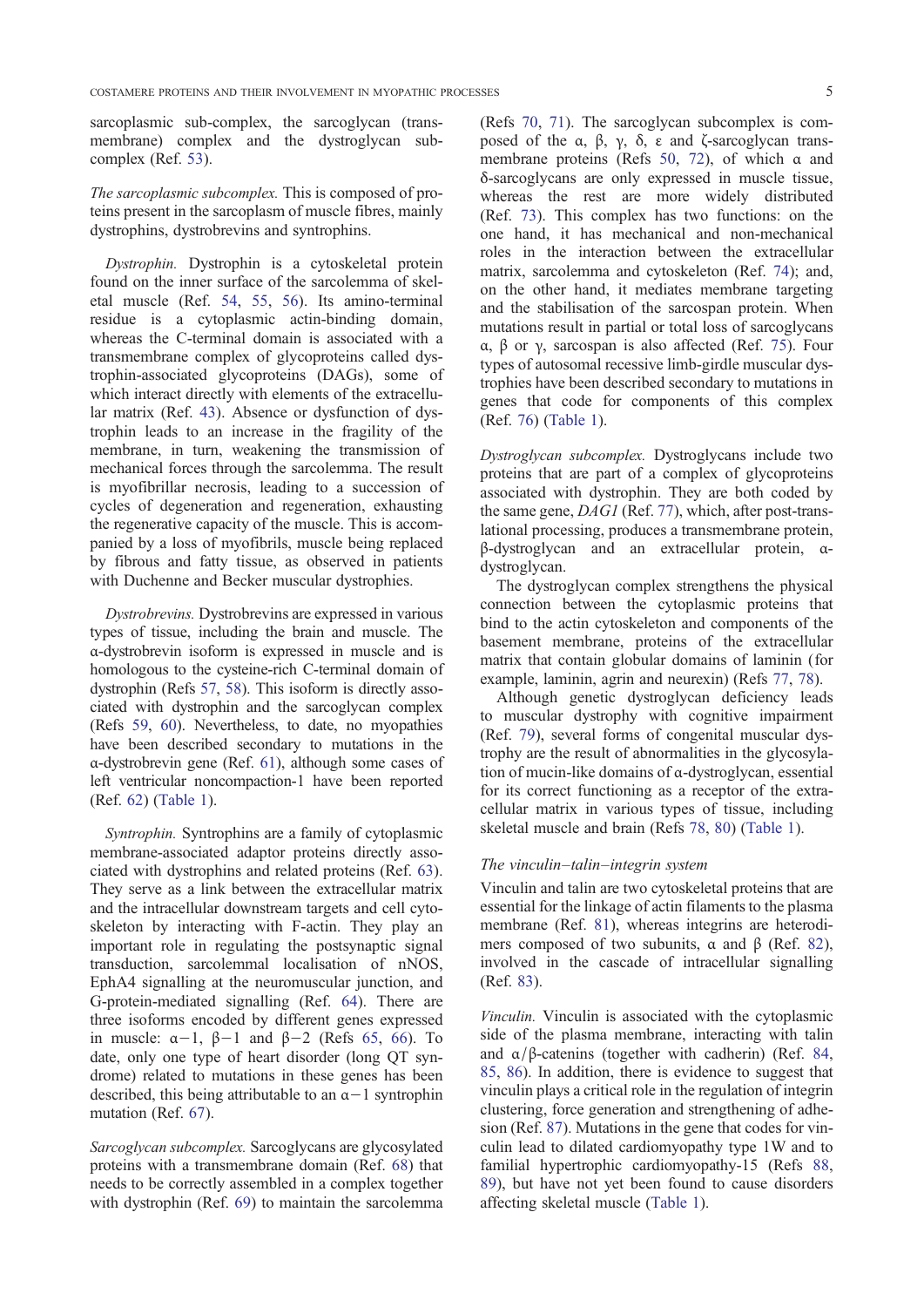Talin. Talin is a dimeric protein that contains different domains for binding to the β-integrin subunits, F-actin, Wech, H-Ras, layilin, PIPK, focal adhesion kinase (FAK), actin, vinculin and muscle-specific α-synemin (Ref. 90). Hence, talin links integrins with cytoskeletal actin (Ref. 91), being essential for the structural integrity of the attachment of cells to the extracellular matrix (Ref. 92). As well as this structural function, talin [mod](#page-8-0)ulates ligand binding to integrins and is involved in si[gnal](#page-8-0) transduction, recruiting signalling proteins, such as FAK and phosphatidylinositol-(4)-phosphate 5-kin[ase](#page-8-0) type  $I_Y$  (PIPKI<sub>Y</sub>) to focal adhesions. Talin is coded by two genes that code for two isoforms (Tln1 and Tln2), with 74% sequence identity. Tln 1 is ubiquitous while Tln 2 is expressed in fewer tissues, mainly the heart, brain and skeletal muscle (Ref. 91). No disorders are known to be associated with mutations in either of these isoforms.

Integrin. The vinculin–talin–integrin system includes various trans[me](#page-8-0)mbrane heterodimeric receptors that play a very important role in cell adhesion (Ref. 82). They link the extracellular matrix to the actin cytoskeleton and facilitate the bidirectional transmission of signals between the extracellular matrix and the cytoplasm (Refs 83, 93).

Integrins are connected to actin filaments thr[oug](#page-8-0)h talin, vinculin and other related proteins, such as α-actinin, integrin-linked kinase (ILK), filamin and tensin (Ref. 94). [A](#page-8-0)s [we](#page-8-0)ll as their structural function, integrins recruit signalling proteins for the transduction of mechanical stimuli through FAK, melusin, paxillin, src, cas and PIPKI (Ref. 95).

Integrins [pla](#page-8-0)y an important role in the process of muscular differentiation and, in particular, are mediators of cell adhesion and migration (Ref. 6). Various different heterodimers ha[ve](#page-8-0) been identified, composed of α and β chains. The  $\alpha/\beta$  combination determines the binding specificity of the ligand of the integrin heterodimer for various different proteins o[f](#page-7-0) the extracellular matrix, including fibronectin, laminin and collagens. The most common isoforms in skeletal muscle of adults are  $\alpha$ 7B and  $\beta$ 1D, the latter being found with vinculin in skeletal and cardiac muscle (Refs 96, 97). The affinity of integrin for its ligands depends on its activation, this usually occurring through the cytoplasmic tail of β-integrins that can be regulated by various biochemical signalling pathways (Ref. [98\)](#page-8-0).

During [my](#page-9-0)ogenesis, two isoforms of integrin 1β are expressed. The isoform 1A is expressed in myoblasts and is under-expressed during tissue formation, wher[eas](#page-9-0) isoform 1D is expressed during fusion and its expression increases during the maturation of myotubes, completely displacing the isoform 1A in mature myotubes (Ref. 96).

Two types of congenital muscular dystrophy have been found to be because of mutations in genes coding for integrins, one to mutations in ITGA7 (Ref. 99), and the other, to mutations in ITGA9 (Ref. 100) (Table 1).

On the other hand, as previously mentioned, integrins interact with collagens and it is worthwhile to underl[ine](#page-9-0) that collagen VI plays a fundamental role in costa[meri](#page-9-0)c [function](#page-2-0) maintenance, given that proteins essential for mechanotrasduction are altered in collagen VI null mice and collagen VI myopathy (Refs 101, 102, 103, 104, 105) (Table 1).

### Other proteins associated with costameres

As well as the aforementioned complexes, [other](#page-9-0) [pro](#page-9-0)[tein](#page-9-0)s [are](#page-9-0) [indire](#page-9-0)ct[ly](#page-2-0) [involv](#page-2-0)ed in the structure of the costamere, either by being associated with integrins, or by being part of or associated with IFs.

Integrin-associated proteins. These include a complex formed by ILK, particularly interesting cysteine- and histidine-rich protein (PINCH) and parvin, the IPP complex (Ref. 106).

Regarding the proteins in the IPP complex, ILK regulates integrin-mediated signalling, and PINCH and parvins are adaptor proteins. ILK was identified in 1996 amo[ng o](#page-9-0)ther proteins that bound to the cytoplasmic region of integrin β1 (Ref. 107). It is a serine–threonine protein kinase that, as well as binding to PINCH and parvins, also binds to the cytoplasmic regions of integrins  $β1$  and  $β3$ , regulating integrin-mediated transduction signal (Re[fs](#page-9-0) 107, 108). PINCH has two isoforms, PINCH1 and 2 (Refs 109, 110) and together with ILK, is essential for controlling the change of shape, mobility and survival of cells (Ref. 111). Parvins are a family of proteins [compose](#page-9-0)d of α-parvin (also known as actopaxin and calp[onin](#page-9-0) [hom](#page-9-0)ology-containing ILK-binding protein), β-parvin (affixin) and γ-parvin that bind to ILK through a calpo[nin-h](#page-9-0)omology domain (Refs 112, 113, 114).

Another integrin-associated protein is melusin, a protein coded by the ITGB1BP2 gene. Melusin binds to the cytoplasmic domain of the integrin β1 subunit in costameres, acting as a spe[cific biomecha](#page-9-0)nical sensor of signal transduction (Ref. 115). In the cardiac muscle, the effect of melusin is to prevent heart failure under biomechanical stress (Ref. 116).

Some mutations in the genes coding for proteins of this complex have been associated with [mus](#page-9-0)cular dystrophies (Ref. 117) and with heart disease (Refs 118, 119), (Table 1).

Another protein closely associated with int[egrin](#page-9-0)s is FAK. The phosphorylation of this protein activates hypertrophic [sign](#page-9-0)alling through Akt, extracel[lular](#page-9-0) [sign](#page-9-0)al-[regulate](#page-2-0)d kinase 1/2 and Jun N-terminal kinase/c-Jun pathways. The FAK signalling pathway regulates the expression of MEF2 transcription factors, which in turn regulate the expression of sarcomeric proteins (Ref. 120) and it has been confirmed that FAK inhibition results in an abnormal maturation of costameres and myofibrils (Ref. 121).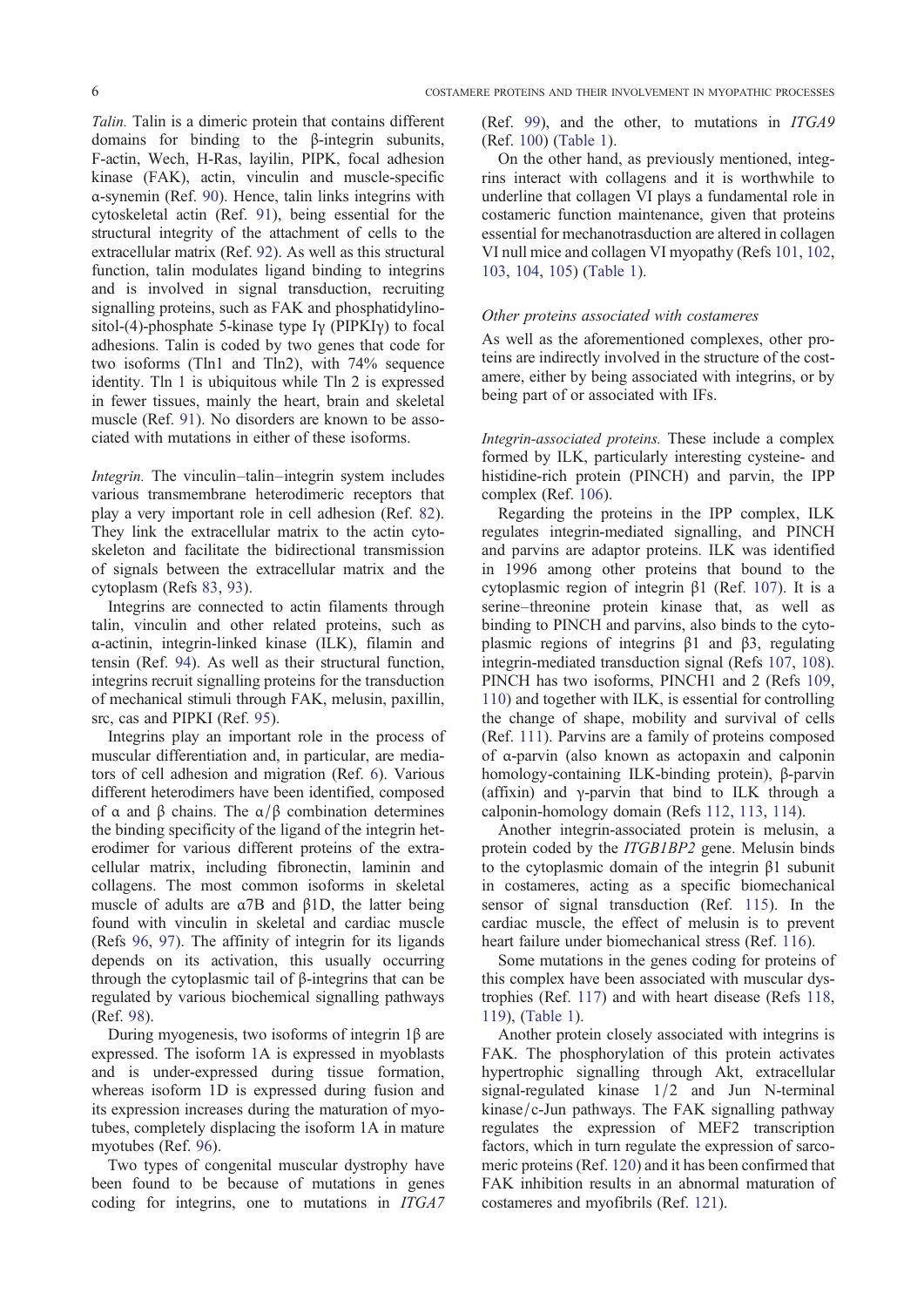<span id="page-6-0"></span>Finally, kindlin is a protein that binds directly to β-integrins and ILK. It has three isoforms (kindlin 1, 2 and 3) in vertebrates, although the most widely expressed isoform in cardiac and skeletal muscle is kindlin 2 (Ref. 122). Kindlin is found at costameres and plays an important role in myoblast differentiation in vitro (Ref. 123).

Desmin and Pl[ectin](#page-9-0). Desmin is the most important protein in IFs for the organisation of the costamere in the muscle ([Ref.](#page-9-0) 124). It surrounds Z-discs and links the contractile apparatus with the sarcolemma, cytoplasmic organelles and the nucleus (Ref. 125) providing structural solidity and integrity to the cell during force transmissio[n an](#page-9-0)d mechanochemical signalling (Ref. 126).

Plectin, a protein associated with the cy[toske](#page-9-0)leton, is abundantly expressed in various types of tissue and cell types (Refs 127, 128). It has been suggested that it may intera[ct d](#page-9-0)irectly with actin filaments, microtubules, microtubule-associated proteins, α-spectrin, and integrin β4, as well as most IFs (Refs 129, 130, 131).

Myofibr[e integrity](#page-9-0) depends on the desmin network targeting Z-discs and costameres via plectin isoforms. Among the different isoforms of plectin, 1 and 1f are localised at costameres. Plectin [defi](#page-9-0)c[iency res](#page-9-0)ults in desmin detaching from Z-discs, costameres, mytochondria and nuclei; depending on which plectin isoform is lacking, desmin aggregates have a distinct morphology and form in distinct cytoplasmic compartments (Ref. 132).

Desmin deficiency leads to limb-girdle muscular dystrophy, LGMD2R (Ref. 133) and an allelic variant of myofibrillar myopathy (Ref. 134), whereas plectin defici[ency](#page-9-0) produces LGMD 2Q (Ref. 135) (Table 1).

Protein potentially asso[ciate](#page-9-0)d with costameres. Facioscapulohumeral muscular [dystr](#page-9-0)ophy region gene 1 (FRG1) protein is one of a group o[f pro](#page-9-0)te[ins who](#page-2-0)se localisation and function are still to be clearly defined. There is evidence that it participates in the processing of RNA (Ref. 136) and it may be involved in F-actin bundling in Caenorhabditis elegans (Ref. 137). It has been suggested that FRG1 in C. elegans is a multi-function protein present in various subcellular nich[es, b](#page-9-0)ut primarily in nucleoli and dense bodies. In this organism, the most important functi[on of](#page-9-0) dense bodies is transduction of mechanical forces, essentially by anchoring sarcomeric actin to the extracellular matrix; that is, they are structures with a similar function to that of the combination of Z-discs and costameres in vertebrates (Refs 137, 138). Therefore, as well as in C. elegans, FRG1 could be involved in costameres in vertebrates.

### Summary

The structure and role of costameres and their involvement in the pathophysiology of skeletal muscular disorders are still not well understood. Given that this system includes many molecules closely associated spatially and with two types of function (structural support and signal transduction), it is likely that abnormalities in any of the components have an impact on the stability of the whole system, with consequences for the structure of the membrane, or the functionality of the contractile apparatus, or both at the same time. This has been confirmed in dystrophinopathies, in which the absence of dystrophin leads to the disappearance of dystoglycans/sarcoglycans, and in sarcoglycanopathies, in which the lack of the protein as a result of mutation leads to a secondary reduction or disappearance of the remaining sarcoglycans. Moreover, a similar phenomenon has also been reported when contactin-1 gene is mutated, as this results in reduced expression of β2-syntrophin and α-dystrobrevin (Ref. 139).

Regarding potential therapies for myopathic processes because of defects in costamere proteins, different approaches have been widely tested. However, clinic[al tr](#page-9-0)ials have only been performed for a few of them. In the case of Duchenne muscular dystrophy (DMD), for example, molecular-based pharmacologic therapies to correct gene products have been applied (Refs 140, 141). In sarcolgycanopathies, an adenoassociated virus has been used to transfect the exogenous gene (Ref. 142) and in collagen VI myopathies, compounds that modulate the activity of the mitochondrial [perm](#page-9-0)e[abili](#page-9-0)ty transition pore have been assessed (Refs 143, 144). Unfortunately, just a few of these approaches sho[wed](#page-10-0) the sought outcome so far.

Further research is required on selective silencing and at different stages in the processes of myogenesis and di[fferentiati](#page-10-0)on of skeletal muscle in physiological and pathological conditions to clearly establish the role of these structures in skeletal muscle. Current knowledge suggests that these proteins could be therapeutic targets for preventing the 'de-structuring' of the sarcolemma that leads to the degeneration of myofibres in patients with muscular dystrophy.

### Acknowledgements and funding

This work was supported by grants from the Health Research Fund (FIS: PI13/00722 and PI14-00436) of the Spanish Ministry of Economy and Competitiveness and the European Union (ERDF). The work was also supported in part by the Center for Networked Biomedical Research on Neurodegenerative Diseases (CIBERNED), Carlos III Health Institute, Spanish Ministry of Economy and Competitiveness.

#### **References**

- 1. Pardo J.V., Siliciano J.D., and Craig S.W. (1983) A vinculincontaining cortical lattice in skeletal muscle: transverse lattice elements ("costameres") mark sites of attachment between myofibrils and sarcolemma. Proceedings of the National Academy of Sciences of the United States of America 80, 1008-1012
- 2. Nelson W.J., Colaco C.A., and Lazarides E. (1983) Involvement of spectrin in cell-surface receptor capping in lymphocytes. Proceedings of the National Academy of Sciences of the United States of America 80, 1626-1630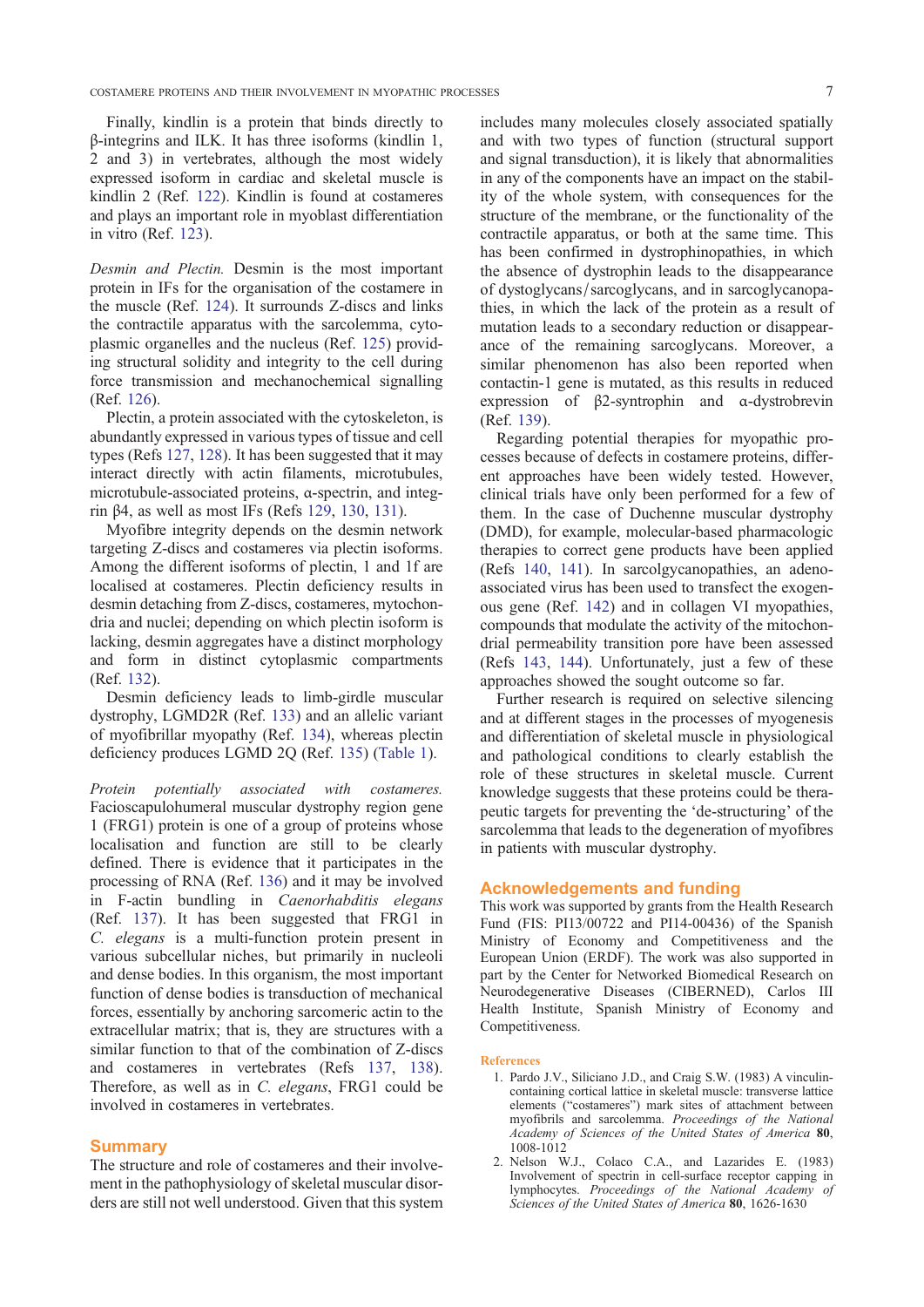- <span id="page-7-0"></span>3. Nelson W.J. and Lazarides E. (1984) Goblin (ankyrin) in striated muscle: identification of the potential membrane receptor for erythroid spectrin in muscle cells. Proceedings of the National Academy of Sciences of the United States of America 81, 3292-3296
- 4. Bloch R.J. et al. (2002) Costameres: repeating structures at the sarcolemma of skeletal muscle. Clinical Orthopaedics and Related Research S203-S210
- 5. Danowski B.A. et al. (1992) Costameres are sites of force transmission to the substratum in adult rat cardiomyocytes. Journal of Cell Biology 118, 1411-1420
- 6. Trimarchi F. et al. (2006) Culture of human skeletal muscle myoblasts: timing appearance and localization of dystrophinglycoprotein complex and vinculin–talin–integrin complex. Cells Tissues Organs 183, 87-98
- 7. Ervasti J.M. (2003) Costameres: the Achilles' heel of Herculean muscle. Journal of Cell Biology 278, 13591-13594
- 8. Mansour H. et al. (2004) Restoration of resting sarcomere length after uniaxial static strain is regulated by protein kinase Cepsilon and focal adhesion kinase. Circulation Research 94, 642-649
- 9. Rui Y., Bai J., and Perrimon N. (2010) Sarcomere formation occurs by the assembly of multiple latent protein complexes. PLoS Genetics 6, e1001208
- 10. Heuson-Stiennon J. (1965) Morphogenése de la cellule musculaire striée, étudiée au microscope électronique. I. Formation des structures fibrillaires. Journal of Microscopy 4, 657-678
- 11. Tokuyasu K.T. (1989) Immunocytochemical studies of cardiac myofibrillogenesis in early chick embryos. III. Generation of fasciae adherentes and costameres. Journal of Cell Biology 108, 43-53
- 12. Fujita H., Nedachi T., and Kanzaki M. (2007) Accelerated de novo sarcomere assembly by electric pulse stimulation in C2C12 myotubes. Experimental Cell Research 313, 1853-1865
- 13. Sparrow J.C. and Schock F. (2009) The initial steps of myofibril assembly: integrins pave the way. Nature Reviews Molecular Cell Biology 10, 293-298
- 14. Ku N.O. et al. (1999) The cytoskeleton of digestive epithelia in health and disease. American Journal of Physiology 277, G1108-G1137
- 15. Omary M.B., Ku N.O., and Toivola D.M. (2002) Keratins: guardians of the liver. Hepatology 35, 251-257
- 16. Pierobon-Bormioli S. (1981) Transverse sarcomere filamentous systems: "Z- and M-cables". Journal of Muscle Research and Cell Motility 2, 401-413
- 17. Shear C.R. and Bloch R.J. (1985) Vinculin in subsarcolemmal densities in chicken skeletal muscle: localization and relationship to intracellular and extracellular structures. Journal of Cell Biology 101, 240-256
- 18. Street S.F. (1983) Lateral transmission of tension in frog myofibers: a myofibrillar network and transverse cytoskeletal connections are possible transmitters. Journal of Cellular Physiology 114, 346-364
- 19. Li Z. et  $\tilde{a}l$ . (1997) Desmin is essential for the tensile strength and integrity of myofibrils but not for myogenic commitment, differentiation, and fusion of skeletal muscle. Journal of Cell Biology 139, 129-144
- 20. Lazarides E. and Hubbard B.D. (1976) Immunological characterization of the subunit of the 100 A filaments from muscle cells. Proceedings of the National Academy of Sciences of the United States of America 73, 4344-4348
- 21. Capetanaki Y. and Milner D.J. (1998) Desmin cytoskeleton in muscle integrity and function. Sub-cellular Biochemistry 31, 463-495
- 22. Estrella N.L. and Naya F.J. (2014) Transcriptional networks regulating the costamere, sarcomere, and other cytoskeletal structures in striated muscle. Cellular and Molecular Life Sciences 71, 1641-1656
- 23. Black B.L. and Olson E.N. (1998) Transcriptional control of muscle development by myocyte enhancer factor-2 (MEF2) proteins. Annual Review of Cell and Developmental Biology 14, 167-196
- 24. Naya F.J. and Olson E. (1999) MEF2: a transcriptional target for signaling pathways controlling skeletal muscle growth and differentiation. Current Opinion in Cell Biology 11, 683-688
- 25. Potthoff M.J. and Olson E.N. (2007) MEF2: a central regulator of diverse developmental programs. Development 134, 4131-4140
- 26. Bour B.A. et al. (1995) Drosophila MEF2, a transcription factor that is essential for myogenesis. Genes & Development 9, 730-741
- 27. Lilly B. et al. (1995) Requirement of MADS domain transcription factor D-MEF2 for muscle formation in Drosophila. Science 267, 688-693
- 28. Ewen E.P. et al. (2011) The Mef2A transcription factor coordinately regulates a costamere gene program in cardiac muscle. Journal of Cell Biology 286, 29644-29653
- 29. Snyder C.M. et al.  $(2013)$  MEF2A regulates the Gtl2-Dio3 microRNA mega-cluster to modulate WNT signaling in skeletal muscle regeneration. Development 140, 31-42
- 30. Miano J.M. (2010) Role of serum response factor in the pathogenesis of disease. Laboratory Investigation 90, 1274- 1284
- 31. Balza R.O. Jr and Misra R.P. (2006) Role of the serum response factor in regulating contractile apparatus gene expression and sarcomeric integrity in cardiomyocytes. Journal of Cell Biology 281, 6498-6510
- 32. Fluck M. et al. (1999) Focal adhesion proteins FAK and paxillin increase in hypertrophied skeletal muscle. American Journal of Physiology 277, C152-C162
- 33. Gordon S.E., Fluck M., and Booth F.W. (2001) Selected Contribution: skeletal muscle focal adhesion kinase, paxillin, and serum response factor are loading dependent. Journal of Applied Physiology 90, 1174-1183
- 34. Chopard A., Pons F., and Marini J.F. (2002) Vinculin and meta-vinculin in fast and slow rat skeletal muscle before and after hindlimb suspension. Pflugers Archiv-European Journal of Physiology 444, 627-633
- 35. Chopard A. et al. (2005) Changes in dysferlin, proteins from dystrophin glycoprotein complex, costameres, and cytoskeleton in human soleus and vastus lateralis muscles after a long-term bedrest with or without exercise. FASEB Journal 19, 1722-1724
- 36. Anastasi G. et al. (2008) Costameric proteins in human skeletal muscle during muscular inactivity. Journal of Anatomy 213, 284-295
- 37. Bozyczko D. et al. (1989) Integrin on developing and adult skeletal muscle. Experimental Cell Research 183, 72-91
- 38. Schroder R. et al. (1997) Altered distribution of plectin/HD1 in dystrophinopathies. European Journal of Cell Biology 74, 165-171
- 39. Williams M.W., Resneck W.G., and Bloch R.J. (2000) Membrane skeleton of innervated and denervated fast- and slow-twitch muscle. Muscle & Nerve 23, 590-599
- 40. Fluck M. et al. (2002) Fibre-type specific concentration of focal adhesion kinase at the sarcolemma: influence of fibre innervation and regeneration. Journal of Experimental Biology 205, 2337-2348
- 41. Li R. et al. (2013) Costamere remodeling with muscle loading and unloading in healthy young men. Journal of Anatomy 223, 525-536
- 42. Anastasi G. et al. (2004) Sarcoglycan and integrin localization in normal human skeletal muscle: a confocal laser scanning microscope study. European Journal of Histochemistry 48, 245-252
- 43. Campbell K.P. (1995) Three muscular dystrophies: loss of cytoskeleton-extracellular matrix linkage. Cell 80, 675-679
- 44. Matsumura K. and Campbell K.P. (1994) Dystrophinglycoprotein complex: its role in the molecular pathogenesis of muscular dystrophies. Muscle & Nerve 17, 2-15
- 45. Monaco A.P. et al. (1986) Isolation of candidate cDNAs for portions of the Duchenne muscular dystrophy gene. Nature 323, 646-650
- 46. Suzuki A. et al. (1994) Molecular organization at the glycoprotein-complex-binding site of dystrophin. Three dystrophin-associated proteins bind directly to the carboxyterminal portion of dystrophin. European Journal of Biochemistry 220, 283-292
- 47. Song W.K. et al. (1992) H36-alpha 7 is a novel integrin alpha chain that is developmentally regulated during skeletal myogenesis. Journal of Cell Biology 117, 643-657
- 48. Song W.K. et al. (1993) Expression of alpha 7 integrin cytoplasmic domains during skeletal muscle development: alternate forms, conformational change, and homologies with serine/threonine kinases and tyrosine phosphatases. Journal of Cell Science 106 (Pt 4), 1139-1152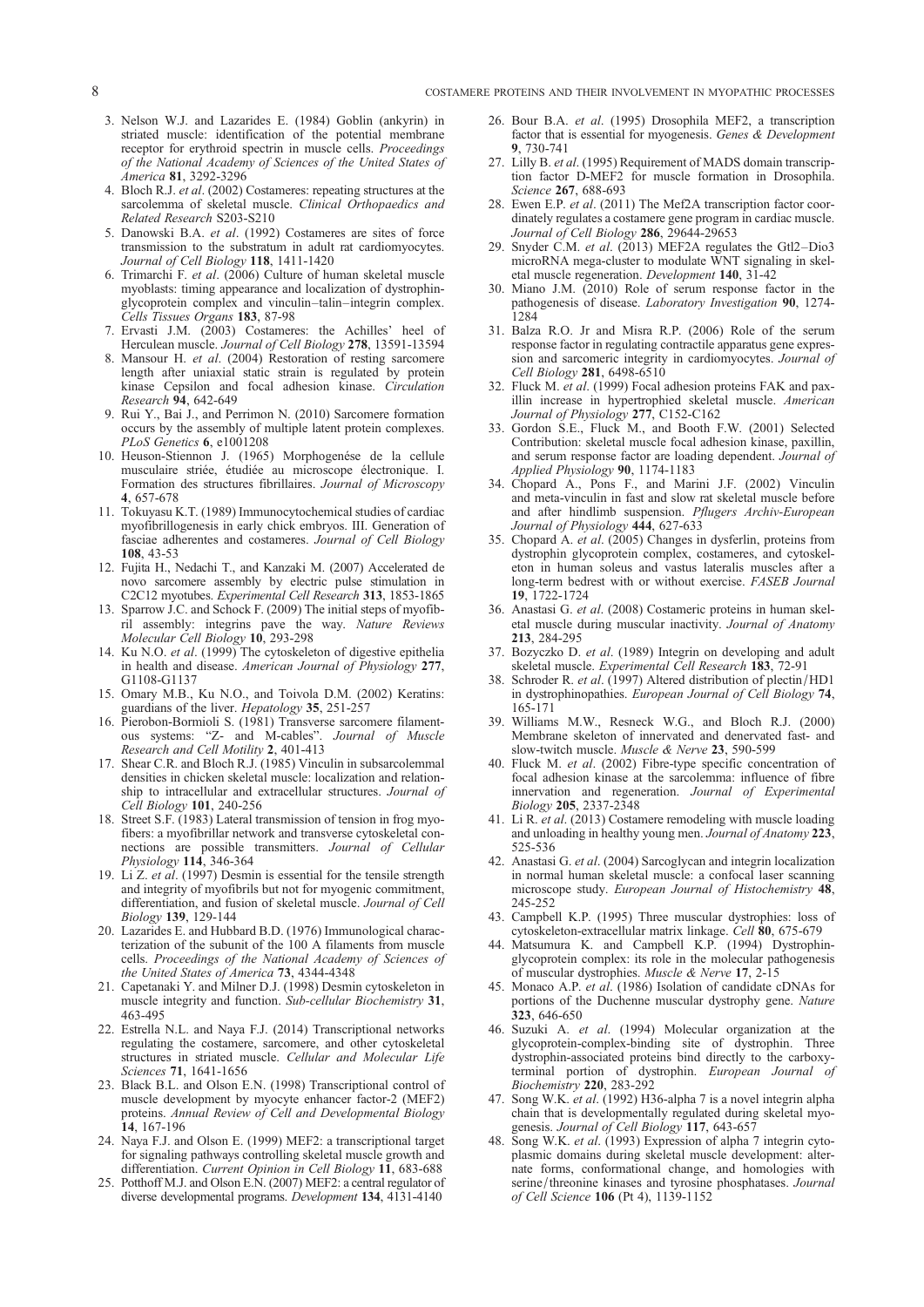- <span id="page-8-0"></span>49. Hodges B.L. and Kaufman S.J. (1996) Developmental regulation and functional significance of alternative splicing of NCAM and a7b1 integrin in skeletal muscle. Basic and Applied Myology 6, 437-446
- 50. Yoshida M. et al. (1994) Dissociation of the complex of dystrophin and its associated proteins into several unique groups by n-octyl beta-D-glucoside. European Journal of Biochemistry 222, 1055-1061
- 51. Ohlendieck K. (1996) Towards an understanding of the dystrophin-glycoprotein complex: linkage between the extracellular matrix and the membrane cytoskeleton in muscle fibers. European Journal of Cell Biology 69, 1-10
- 52. Watkins S.C. et al. (2000) Plasma membrane cytoskeleton of muscle: a fine structural analysis. Microscopy Research and Technique 48, 131-141
- 53. Anastasi G. et al. (2009) Dystrophin-glycoprotein complex and vinculin–talin–integrin system in human adult cardiac muscle. International Journal of Molecular Medicine 23, 149-159
- 54. Kunkel L.M. et al. (1986) Molecular genetics of Duchenne muscular dystrophy. Cold Spring Harbor Symposia on Quantitative Biology 51 (Pt 1),  $349-351$
- 55. Hoffman E.P. et al. (1987) Subcellular fractionation of dystrophin to the triads of skeletal muscle. Nature 330, 754-758
- 56. Beggs A.H. and Kunkel L.M. (1990) Improved diagnosis of Duchenne/Becker muscular dystrophy. Journal of Clinical Investigation 85, 613-619
- 57. Wagner K.R., Cohen J.B., and Huganir R.L. (1993) The 87 K postsynaptic membrane protein from Torpedo is a proteintyrosine kinase substrate homologous to dystrophin. Neuron 10, 511-522
- 58. Blake D.J. et al. (1995) Coiled-coil regions in the carboxyterminal domains of dystrophin and related proteins: potentials for protein–protein interactions. Trends in Biochemical Sciences 20, 133-135
- 59. Sadoulet-Puccio H.M., Rajala M., and Kunkel L.M. (1997) Dystrobrevin and dystrophin: an interaction through coiled-coil motifs. Proceedings of the National Academy of Sciences of the United States of America 94, 12413- 12418
- 60. Yoshida M. et al. (2000) Biochemical evidence for association of dystrobrevin with the sarcoglycan-sarcospan complex as a basis for understanding sarcoglycanopathy. Human Molelular Genetics 9, 1033-1040
- 61. Nakamori M. and Takahashi M.P. (2011) The role of alphadystrobrevin in striated muscle. International Journal of Molecular Sciences 12, 1660-1671
- 62. Ichida F. et al. (2001) Novel gene mutations in patients with left ventricular noncompaction or Barth syndrome. Circulation 103, 1256-1263
- 63. Piluso G. et al. (2000) Gamma1- and gamma2-syntrophins, two novel dystrophin-binding proteins localized in neuronal cells. Journal of Cell Biology 275, 15851-15860
- 64. Bhat H.F., Adams M.E., and Khanday F.A. (2013) Syntrophin proteins as Santa Claus: role(s) in cell signal transduction. Cellular and Molecular Life Sciences 70, 2533-2554
- 65. Adams M.E. et al. (1995) Mouse alpha 1- and beta 2 syntrophin gene structure, chromosome localization, and homology with a discs large domain. Journal of Cell Biology 270, 25859-25865
- 66. Ahn  $\widetilde{A}$ .H. *et al.* (1996) The three human syntrophin genes are expressed in diverse tissues, have distinct chromosomal locations, and each bind to dystrophin and its relatives. Journal of Cell Biology 271, 2724-2730
- 67. Ueda K. et  $\dddot{a}l$ . (2008) Syntrophin mutation associated with long QT syndrome through activation of the nNOS-SCN5A macromolecular complex. Proceedings of the National Academy of Sciences of the United States of America 105, 9355-9360
- 68. Ozawa E. et al. (1998) From dystrophinopathy to sarcoglycanopathy: evolution of a concept of muscular dystrophy. Muscle & Nerve 21, 421-438
- 69. Crosbie R.H. et al. (1997) Sarcospan, the 25-kDa transmembrane component of the dystrophin-glycoprotein complex. Journal of Cell Biology  $272, 31221 - 31224$
- 70. Holt K.H. and Campbell K.P. (1998) Assembly of the sarcoglycan complex. Insights for muscular dystrophy. Journal of Cell Biology 273, 34667-34670
- 71. Hack A.A. et al. (2000) Differential requirement for individual sarcoglycans and dystrophin in the assembly and function of the dystrophin–glycoprotein complex. Journal of Cell Science 113 (Pt 14), 2535-2544
- 72. Ettinger A.J., Feng G., and Sanes J.R. (1997) epsilon-Sarcoglycan, a broadly expressed homologue of the gene mutated in limb-girdle muscular dystrophy 2D. Journal of Cell Biology 272, 32534-32538
- 73. Noguchi S. et al. (1995) Mutations in the dystrophinassociated protein gamma-sarcoglycan in chromosome 13 muscular dystrophy. Science 270, 819-822
- 74. Ozawa E. et al. (2005) Molecular and cell biology of the sarcoglycan complex. Muscle & Nerve 32, 563-576
- 75. Crosbie R.H. et al. (2000) Molecular and genetic characterization of sarcospan: insights into sarcoglycan-sarcospan interactions. Human Molecular Genetics 9, 2019-2027
- 76. Bonnemann C.G., McNally E.M., and Kunkel L.M. (1996) Beyond dystrophin: current progress in the muscular dystrophies. Current Opinion in Pediatrics 8, 569-582
- 77. Ibraghimov-Beskrovnaya O. et al. (1992) Primary structure of dystrophin-associated glycoproteins linking dystrophin to the extracellular matrix. Nature 355, 696-702
- 78. Barresi R. and Campbell K.P. (2006) Dystroglycan: from biosynthesis to pathogenesis of human disease. Journal of Cell Science 119, 199-207
- 79. Hara Y. et al. (2011) A dystroglycan mutation associated with limb-girdle muscular dystrophy. New England Journal of Medicine 364, 939-946
- 80. Michele D.E. et al. (2002) Post-translational disruption of dystroglycan-ligand interactions in congenital muscular dystrophies. Nature 418, 417-422
- 81. Schwartz M.A. (1992) Transmembrane signalling by integrins. Trends in Cell Biology 2, 304-308
- 82. Hynes R.O. (1992) Integrins: versatility, modulation, and signaling in cell adhesion. Cell 69, 11-25
- 83. Schwartz M.A., Schaller M.D., and Ginsberg M.H. (1995) Integrins: emerging paradigms of signal transduction. Annual Review of Cell and Developmental Biology 11, 549-599
- 84. Lu M.H. et al. (1992) The vinculin/sarcomeric-alpha-actinin/ alpha-actin nexus in cultured cardiac myocytes. Journal of Cell Biology 117, 1007-1022
- 85. Burridge K. and Mangeat P. (1984) An interaction between vinculin and talin. Nature 308, 744-746
- 86. Weiss E.E. et al. (1998) Vinculin is part of the cadherincatenin junctional complex: complex formation between alpha-catenin and vinculin. Journal of Cell Biology 141, 755-764
- 87. Peng X. et al. (2011) New insights into vinculin function and regulation. International Review of Cell and Molecular Biology 287, 191-231
- 88. Olson T.M. et al. (2002) Metavinculin mutations alter actin interaction in dilated cardiomyopathy. Circulation 105, 431-437
- 89. Vasile V.C. et al. (2006) A missense mutation in a ubiquitously expressed protein, vinculin, confers susceptibility to hypertrophic cardiomyopathy. Biochemical and Biophysical Research Communications 345, 998-1003
- 90. Critchley D.R. (2009) Biochemical and structural properties of the integrin-associated cytoskeletal protein talin. Annual Review of Biophysics 38, 235-254
- 91. Zemljic-Harpf A., Manso A.M., and Ross R.S. (2009) Vinculin and talin: focus on the myocardium. Journal of Investigative Medicine 57, 849-855
- 92. Zhang X. et al. (2008) Talin depletion reveals independence of initial cell spreading from integrin activation and traction. Nature Cell Biology 10, 1062-1068
- 93. Yamada K.M. and Miyamoto S. (1995) Integrin transmembrane signaling and cytoskeletal control. Current Opinion in Cell Biology 7, 681-689
- 94. Legate K.R., Wickstrom S.A., and Fassler R. (2009) Genetic and cell biological analysis of integrin outside-in signaling. Genes & Development 23, 397-418
- 95. Wiesner S., Legate K.R., and Fassler R. (2005) Integrin-actin interactions. Cellular and Molecular Life Sciences 62, 1081- 1099
- 96. Belkin A.M. et al. (1996) Beta 1D integrin displaces the beta 1A isoform in striated muscles: localization at junctional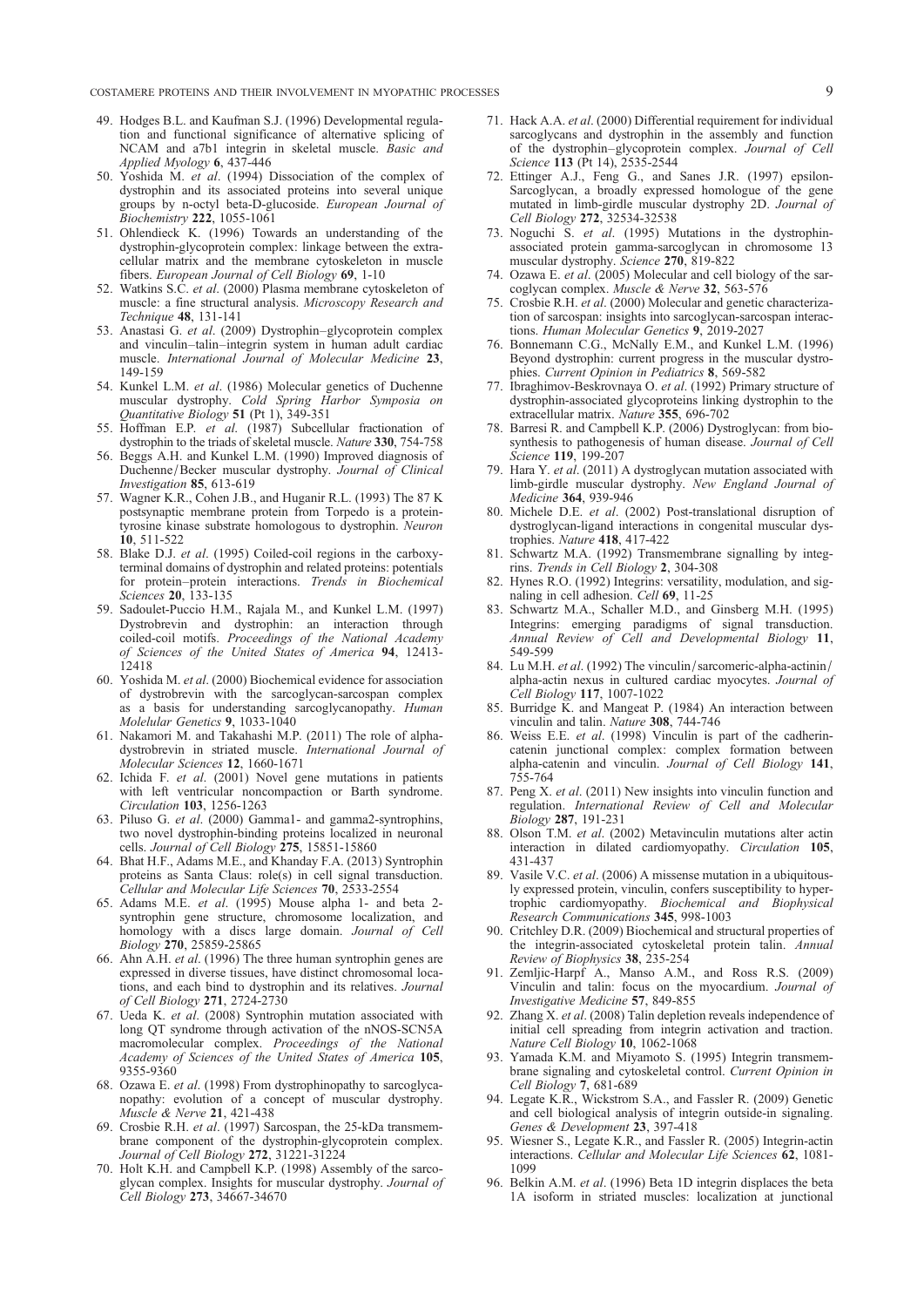<span id="page-9-0"></span>structures and signaling potential in nonmuscle cells. Journal of Cell Biology 132, 211-226

- 97. Belkin A.M. et al. (1997) Muscle beta1D integrin reinforces the cytoskeleton-matrix link: modulation of integrin adhesive function by alternative splicing. Journal of Cell Biology 139, 1583-1595
- 98. Tadokoro S. et al. (2003) Talin binding to integrin beta tails: a final common step in integrin activation. Science 302, 103-106
- 99. Hayashi Y.K. et al. (1998) Mutations in the integrin alpha7 gene cause congenital myopathy. Nature Genetics 19, 94-97
- 100. Tetreault M. et al. (2006) A new form of congenital muscular dystrophy with joint hyperlaxity maps to 3p23-21. Brain 129, 2077-2084
- 101. De Palma S. et al. (2013) Changes in muscle cell metabolism and mechanotransduction are associated with myopathic phenotype in a mouse model of collagen VI deficiency. PLoS ONE 8, e56716
- 102. De Palma S. et al. (2014) Muscle proteomics reveals novel insights into the pathophysiological mechanisms of collagen VI myopathies. Journal of Proteome Research 13, 5022-5030
- 103. Demir E. et al. (2002) Mutations in COL6A3 cause severe and mild phenotypes of Ullrich congenital muscular dystrophy. American Journal of Human Genetics 70, 1446-1458
- 104. Bethlem J. and Wijngaarden G.K. (1976) Benign myopathy, with autosomal dominant inheritance. A report on three pedigrees. Brain 99, 91-100
- 105. Merlini L. et al. (2008) Autosomal recessive myosclerosis myopathy is a collagen VI disorder. Neurology 71, 1245-1253
- 106. Legate K.R. et al. (2006) ILK, PINCH and parvin: the tIPP of integrin signalling. Nature Reviews Molecular Cell Biology 7, 20-31
- 107. Hannigan G.E. et al. (1996) Regulation of cell adhesion and anchorage-dependent growth by a new beta 1-integrin-linked protein kinase. Nature 379, 91-96
- 108. Tu Y. et al. (2001) A new focal adhesion protein that interacts with integrin-linked kinase and regulates cell adhesion and spreading. Journal of Cell Biology 153, 585-598
- 109. Rearden A. (1994) A new LIM protein containing an autoepitope homologous to "senescent cell antigen". Biochemical and Biophysical Research Communications 201, 1124-1131
- 110. Zhang Y. et al. (2002) Characterization of PINCH-2, a new focal adhesion protein that regulates the PINCH-1-ILK interaction, cell spreading, and migration. Journal of Cell Biology 277, 38328-38338
- 111. Fukuda T. et al. (2003) PINCH-1 is an obligate partner of integrin-linked kinase (ILK) functioning in cell shape modulation, motility, and survival. Journal of Cell Biology 278, 51324-51333
- 112. Nikolopoulos S.N. and Turner C.E. (2000) Actopaxin, a new focal adhesion protein that binds paxillin LD motifs and actin and regulates cell adhesion. Journal of Cell Biology 151, 1435-1448
- 113. Yamaji S. et al. (2001) A novel integrin-linked kinase-binding protein, affixin, is involved in the early stage of cell-substrate interaction. Journal of Cell Biology 153, 1251-1264
- 114. Olski T.M., Noegel A.A., and Korenbaum E. (2001) Parvin, a 42 kDa focal adhesion protein, related to the alpha-actinin superfamily. Journal of Cell Science 114, 525-538
- 115. Brancaccio M. et al. (1999) Melusin is a new muscle-specific interactor for beta(1) integrin cytoplasmic domain. Journal of Cell Biology 274, 29282-29288
- 116. Brancaccio M. et al. (2003) Melusin, a muscle-specific integrin beta1-interacting protein, is required to prevent cardiac failure in response to chronic pressure overload. Nature Medicine 9, 68-75
- 117. Nigro V. and Savarese M. (2014) Genetic basis of limb-girdle muscular dystrophies: the 2014 update. Acta Myologica 33, 1-12
- 118. Knoll R. et al. (2007) Laminin-alpha4 and integrin-linked kinase mutations cause human cardiomyopathy via simultaneous defects in cardiomyocytes and endothelial cells. Circulation 116, 515-525
- 119. Ruppert V. et al. (2013) Identification of a missense mutation in the melusin-encoding ITGB1BP2 gene in a patient with dilated cardiomyopathy. Gene 512, 206-210
- 120. Nadruz W. et al. (2005) Focal adhesion kinase mediates MEF2 and c-Jun activation by stretch: role in the activation of the

cardiac hypertrophic genetic program. Cardiovascular Research 68, 87-97

- 121. Quach N.L. and Rando T.A. (2006) Focal adhesion kinase is essential for costamerogenesis in cultured skeletal muscle cells. Developmental Biology 293, 38-52
- 122. Ussar S. et al. (2006) The Kindlins: subcellular localization and expression during murine development. Experimental Cell Research 312, 3142-3151
- 123. Dowling J.J. et al. (2008) Kindlin-2 is required for myocyte elongation and is essential for myogenesis. BMC Cell Biology 9, 36
- 124. O'Neill A. et al. (2002) Sarcolemmal organization in skeletal muscle lacking desmin: evidence for cytokeratins associated with the membrane skeleton at costameres. Molecular Biology of the Cell 13, 2347-2359
- 125. Kouloumenta A., Mavroidis M., and Capetanaki Y. (2007) Proper perinuclear localization of the TRIM-like protein myospryn requires its binding partner desmin. Journal of Cell Biology 282, 35211-35221
- 126. Goldfarb L.G. and Dalakas M.C. (2009) Tragedy in a heartbeat: malfunctioning desmin causes skeletal and cardiac muscle disease. Journal of Clinical Investigation 119, 1806- 1813
- 127. Wiche G. et al. (1983) Occurrence and immunolocalization of plectin in tissues. Journal of Cell Biology 97, 887-901
- 128. Wiche G. (1989) Plectin: general overview and appraisal of its potential role as a subunit protein of the cytomatrix. Critical Reviews in Biochemistry and Molecular Biology 24, 41-67
- 129. Herrmann H. and Wiche G. (1987) Plectin and IFAP-300 K are homologous proteins binding to microtubule-associated proteins 1 and 2 and to the 240-kilodalton subunit of spectrin. Journal of Cell Biology 262, 1320-1325
- 130. Svitkina T.M., Verkhovsky A.B., and Borisy G.G. (1996) Plectin sidearms mediate interaction of intermediate filaments with microtubules and other components of the cytoskeleton. Journal of Cell Biology 135, 991-1007
- 131. Rezniczek G.A. et al. (1998) Linking integrin alpha6beta4-based cell adhesion to the intermediate filament adhesion to the intermediate filament cytoskeleton: direct interaction between the beta4 subunit and plectin at multiple molecular sites. Journal of Cell Biology 141, 209-225
- 132. Konieczny P. and Wiche G. (2008) Muscular integrity–a matter of interlinking distinct structures via plectin. Advances in Experimental Medicine and Biology 642, 165-175
- 133. Cetin N. et al. (2013) A novel desmin mutation leading to autosomal recessive limb-girdle muscular dystrophy: distinct histopathological outcomes compared with desminopathies. Journal of Medical Genetics 50, 437-443
- 134. Goldfarb L.G. et al. (1998) Missense mutations in desmin associated with familial cardiac and skeletal myopathy. Nature Genetics 19, 402-403
- 135. Gundesli H. et al. (2010) Mutation in exon 1f of PLEC, leading to disruption of plectin isoform 1f, causes autosomal-recessive limb-girdle muscular dystrophy. American Journal of Human Genetics 87, 834-841
- 136. Gabellini D. et al. (2006) Facioscapulohumeral muscular dystrophy in mice overexpressing FRG1. Nature 439, 973-977
- 137. Liu Q. et al. (2010) Facioscapulohumeral muscular dystrophy region gene-1 (FRG-1) is an actin-bundling protein associated with muscle-attachment sites. Journal of Cell Science 123, 1116-1123
- 138. Lecroisey C., Segalat L., and Gieseler K. (2007) The C. elegans dense body: anchoring and signaling structure of the muscle. Journal of Muscle Research and Cell Motility 28, 79-87
- 139. Compton A.G. et al. (2008) Mutations in contactin-1, a neural adhesion and neuromuscular junction protein, cause a familial form of lethal congenital myopathy. American Journal of Human Genetics 83, 714-724
- 140. Malik V., Rodino-Klapac L.R., and Mendell J.R. (2012) Emerging drugs for Duchenne muscular dystrophy. Expert Opinion on Emerging Drugs 17, 261-277
- 141. Li H.L. et al. (2015) Precise correction of the dystrophin gene in duchenne muscular dystrophy patient induced pluripotent stem cells by TALEN and CRISPR-Cas9. Stem Cell Reports 4, 143-154